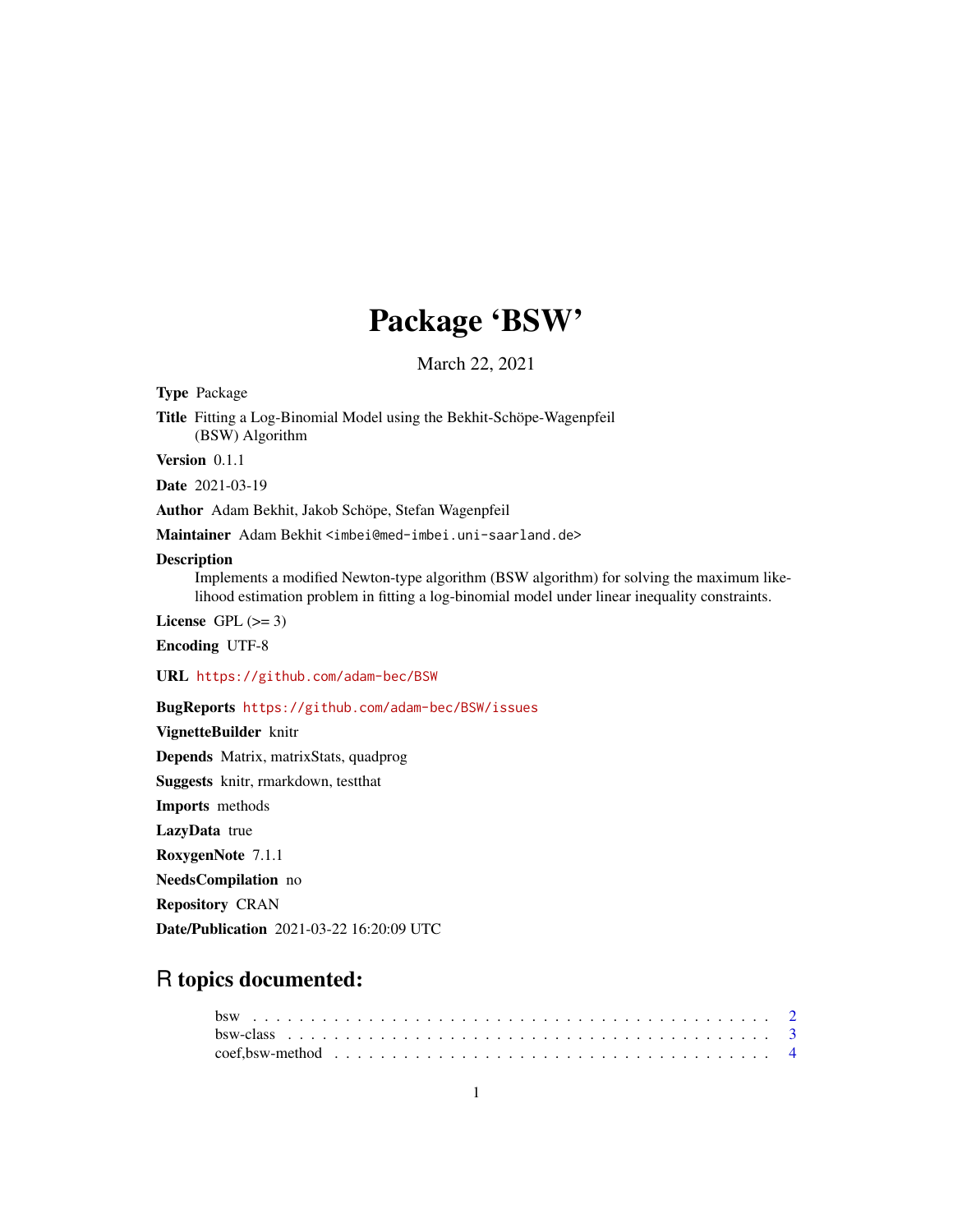#### <span id="page-1-0"></span> $2a$

|       | construction of the construction of the construction of the construction of the construction of the construction of $5$ |  |  |  |  |  |  |  |  |  |  |  |  |  |  |  |  |  |  |
|-------|-------------------------------------------------------------------------------------------------------------------------|--|--|--|--|--|--|--|--|--|--|--|--|--|--|--|--|--|--|
|       |                                                                                                                         |  |  |  |  |  |  |  |  |  |  |  |  |  |  |  |  |  |  |
|       | summary, bsw-method $\ldots \ldots \ldots \ldots \ldots \ldots \ldots \ldots \ldots \ldots \ldots \ldots \ldots$        |  |  |  |  |  |  |  |  |  |  |  |  |  |  |  |  |  |  |
|       |                                                                                                                         |  |  |  |  |  |  |  |  |  |  |  |  |  |  |  |  |  |  |
| Index |                                                                                                                         |  |  |  |  |  |  |  |  |  |  |  |  |  |  |  |  |  |  |

| v<br>. .<br>$\sim$<br>$\sim$ |
|------------------------------|
|------------------------------|

bsw *Fitting a log-binomial model using the Bekhit-Schöpe-Wagenpfeil (BSW) algorithm*

#### Description

bsw() fits a log-binomial model using a modified Newton-type algorithm (BSW algorithm) for solving the maximum likelihood estimation problem under linear inequality constraints.

#### Usage

```
bsw(formula, data, maxit = 200L)
```
#### Arguments

| formula | An object of class "formula" (or one that can be coerced to that class): a sym-<br>bolic description of the model to be fitted. |
|---------|---------------------------------------------------------------------------------------------------------------------------------|
| data    | A data frame containing the variables in the model.                                                                             |
| maxit   | A positive integer giving the maximum number of iterations.                                                                     |

#### Value

An object of S4 class "bsw" containing the following slots:

| call         | An object of class "call".                                         |
|--------------|--------------------------------------------------------------------|
| formula      | An object of class "formula".                                      |
| coefficients | A numeric vector containing the estimated model parameters.        |
| iter         | A positive integer indicating the number of iterations.            |
| converged    | A logical constant that indicates whether the model has converged. |
| y            | A numerical vector containing the dependent variable of the model. |
| $\mathsf{x}$ | The model matrix.                                                  |
| data         | A data frame containing the variables in the model.                |

#### Author(s)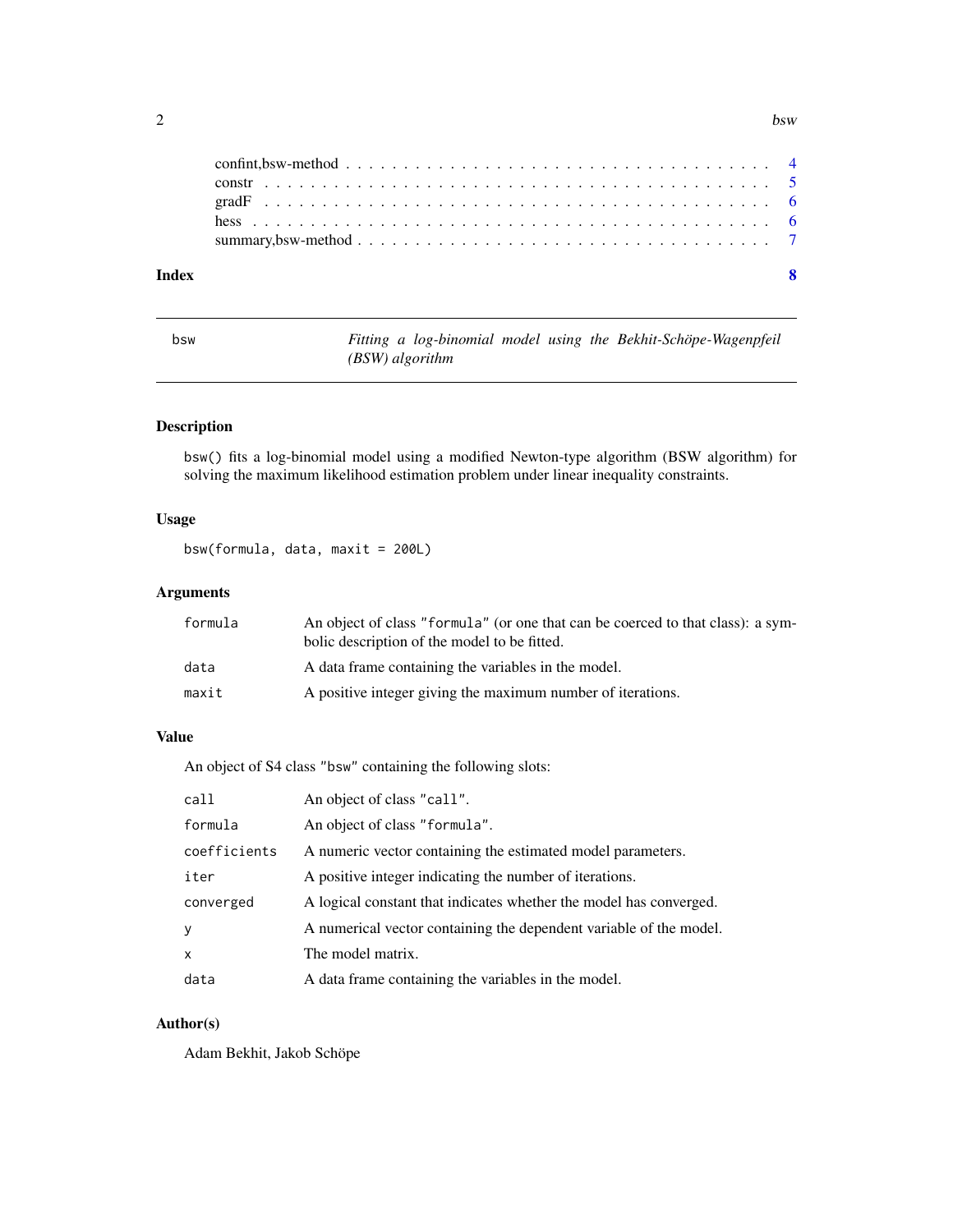#### <span id="page-2-0"></span>bsw-class 3

#### References

Wagenpfeil S (1996) Dynamische Modelle zur Ereignisanalyse. Herbert Utz Verlag Wissenschaft, Munich, Germany

Wagenpfeil S (1991) Implementierung eines SQP-Verfahrens mit dem Algorithmus von Ritter und Best. Diplomarbeit, TUM, Munich, Germany

#### Examples

```
set.seed(123)
x <- rnorm(100, 50, 10)
y \le - rbinom(100, 1, exp(-4 + x * 0.04))
fit \le bsw(formula = y \sim x, data = data.frame(y = y, x = x))
summary(fit)
```
bsw-class *S4 Class* "bsw"

#### Description

S4 Class "bsw"

#### **Slots**

call An object of class "call".

formula An object of class "formula".

coefficients A numeric vector containing the estimated model parameters.

iter A positive integer indicating the number of iterations.

converged A logical constant that indicates whether the model has converged.

y A numeric vector containing the dependent variable of the model.

x The model matrix.

data A data frame containing the variables in the model.

#### Author(s)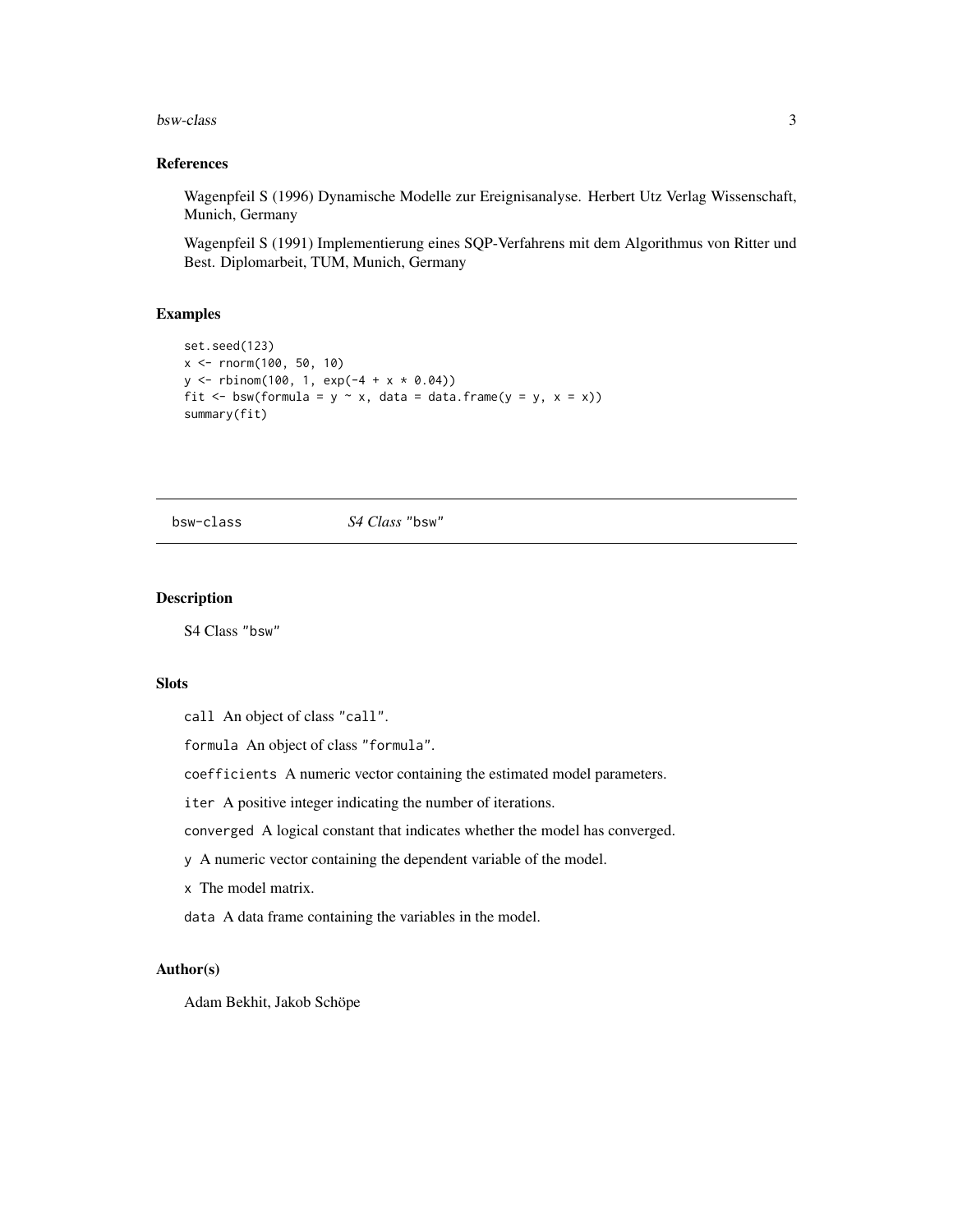<span id="page-3-0"></span>

#### Description

For objects of class "bsw", coef() extracts the estimated model parameters of bsw().

#### Usage

## S4 method for signature 'bsw' coef(object)

#### Arguments

object An object of class "bsw".

#### Value

A numeric vector containing the estimated model parameters.

#### Author(s)

Adam Bekhit, Jakob Schöpe

| confint.bsw-method | Estimating confidence intervals of the estimated model parameters of |
|--------------------|----------------------------------------------------------------------|
|                    | bsw()                                                                |

#### Description

For objects of class "bsw", confint() estimates confidence intervals of the estimated model parameters of bsw().

#### Usage

```
## S4 method for signature 'bsw'
confint(object, parm, level = 0.95, method = "wald", R = 1000L)
```
#### Arguments

| object | An object of class "bsw".                                                                                                                                                               |
|--------|-----------------------------------------------------------------------------------------------------------------------------------------------------------------------------------------|
| parm   | A specification of which model parameters are to be given confidence intervals,<br>either a vector of numbers or a vector of names. If missing, all model parameters<br>are considered. |
| level  | A numeric value that indicates the level of confidence.                                                                                                                                 |
| method | A character giving the estimation method of the confidence intervals ("bca" or<br>"wald").                                                                                              |
| R      | A positive integer giving the number of bootstrap replicates.                                                                                                                           |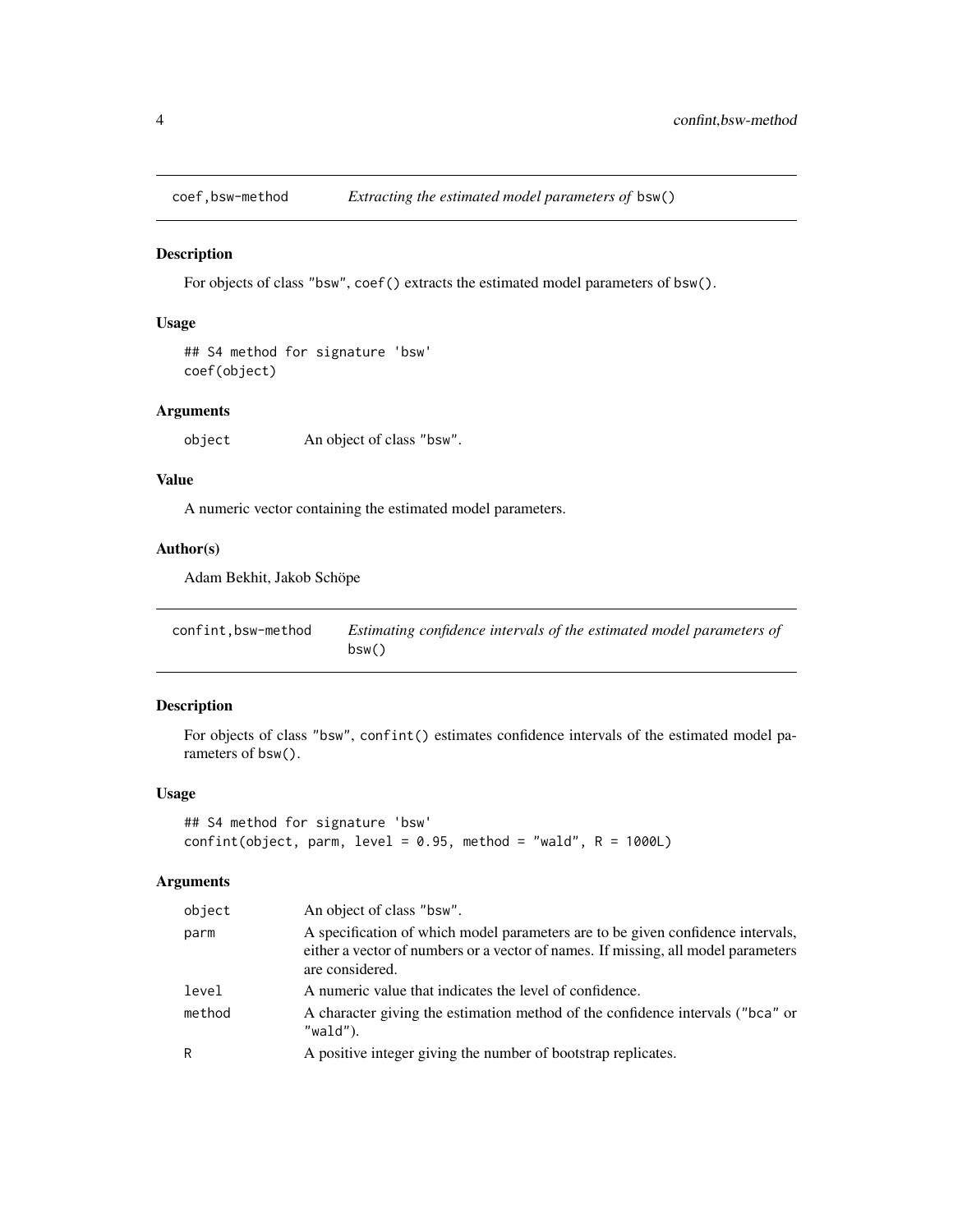#### <span id="page-4-0"></span>constr  $\sim$  5

#### Details

confint provides Wald (default) and bias-corrected accelerated bootstrap confidence intervals of the estimated model parameters of bsw().

#### Value

A matrix with columns giving the lower and upper confidence limits of each estimated model parameter.

#### Author(s)

Adam Bekhit, Jakob Schöpe

constr *Setting the linear inequality constraints for* bsw()

#### Description

constr() sets the linear inequality constraints for bsw().

#### Usage

constr(x)

#### Arguments

x A model matrix.

#### Value

A matrix containing the linear inequality constraints for bsw().

#### Author(s)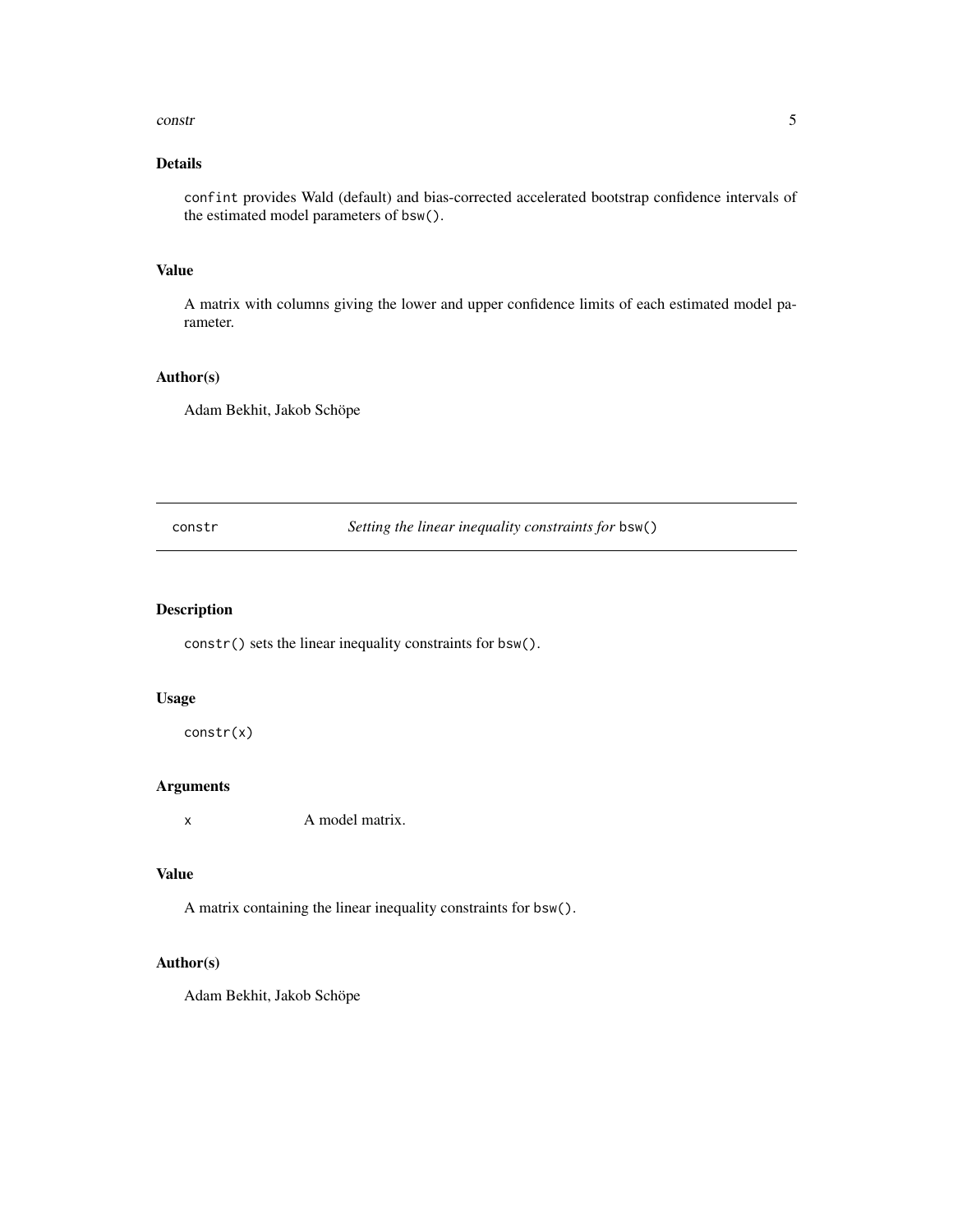<span id="page-5-0"></span>

#### Description

gradF() derives the first derivatives of the log likelihood function of the log-binomial model.

#### Usage

gradF(theta, y, x)

#### Arguments

| theta        | A numeric vector containing the initial values of the model parameters. |
|--------------|-------------------------------------------------------------------------|
| <b>V</b>     | A numeric vector containing the dependent variable of the model.        |
| $\mathbf{x}$ | The model matrix.                                                       |

#### Value

A numeric vector containing the first derivatives of the log likelihood function of the log-binomial model.

#### Author(s)

Adam Bekhit, Jakob Schöpe

| hess | Deriving the second partial derivatives of the log likelihood function |
|------|------------------------------------------------------------------------|
|      | of the log-binomial model in $bsw()$ (Hessian matrix)                  |

#### Description

hess() derives the second partial derivatives of the log likelihood function of the log-binomial model.

#### Usage

hess(theta, y, x)

#### Arguments

| theta | A numeric vector containing the initial values of the model parameters. |
|-------|-------------------------------------------------------------------------|
| v     | A numeric vector containing the dependent variable of the model.        |
|       | The model matrix.                                                       |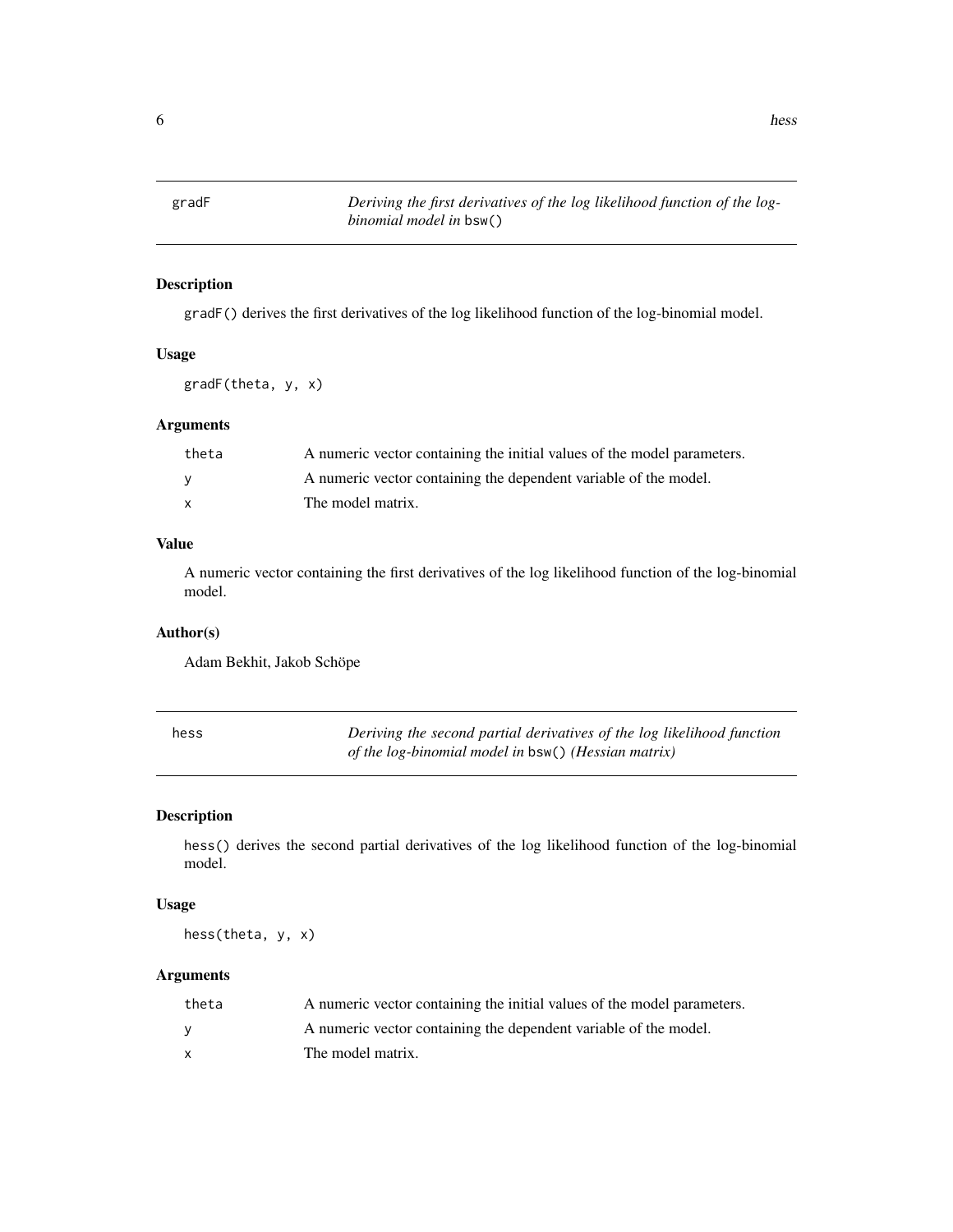#### <span id="page-6-0"></span>Value

A numeric matrix containing the second partial derivatives of the log likelihood function of the log-binomial model (Hessian matrix).

#### Author(s)

Adam Bekhit, Jakob Schöpe

summary,bsw-method *Summarizing the estimated model parameters of* bsw()

#### Description

For objects of class "bsw", summary() summarizes the estimated model parameters of bsw().

#### Usage

## S4 method for signature 'bsw' summary(object)

#### Arguments

object An object of class "bsw".

#### Value

A list containing the following elements:

| coefficients | A numeric vector containing the estimated model parameters.                              |
|--------------|------------------------------------------------------------------------------------------|
| std.err      | A numeric vector containing the estimated standard errors of the model param-<br>eters.  |
| z.value      | A numeric vector containing the estimated z test statistic of the model parame-<br>ters. |
| p.value      | A numeric vector containing the estimated p values of the model parameters.              |

#### Author(s)